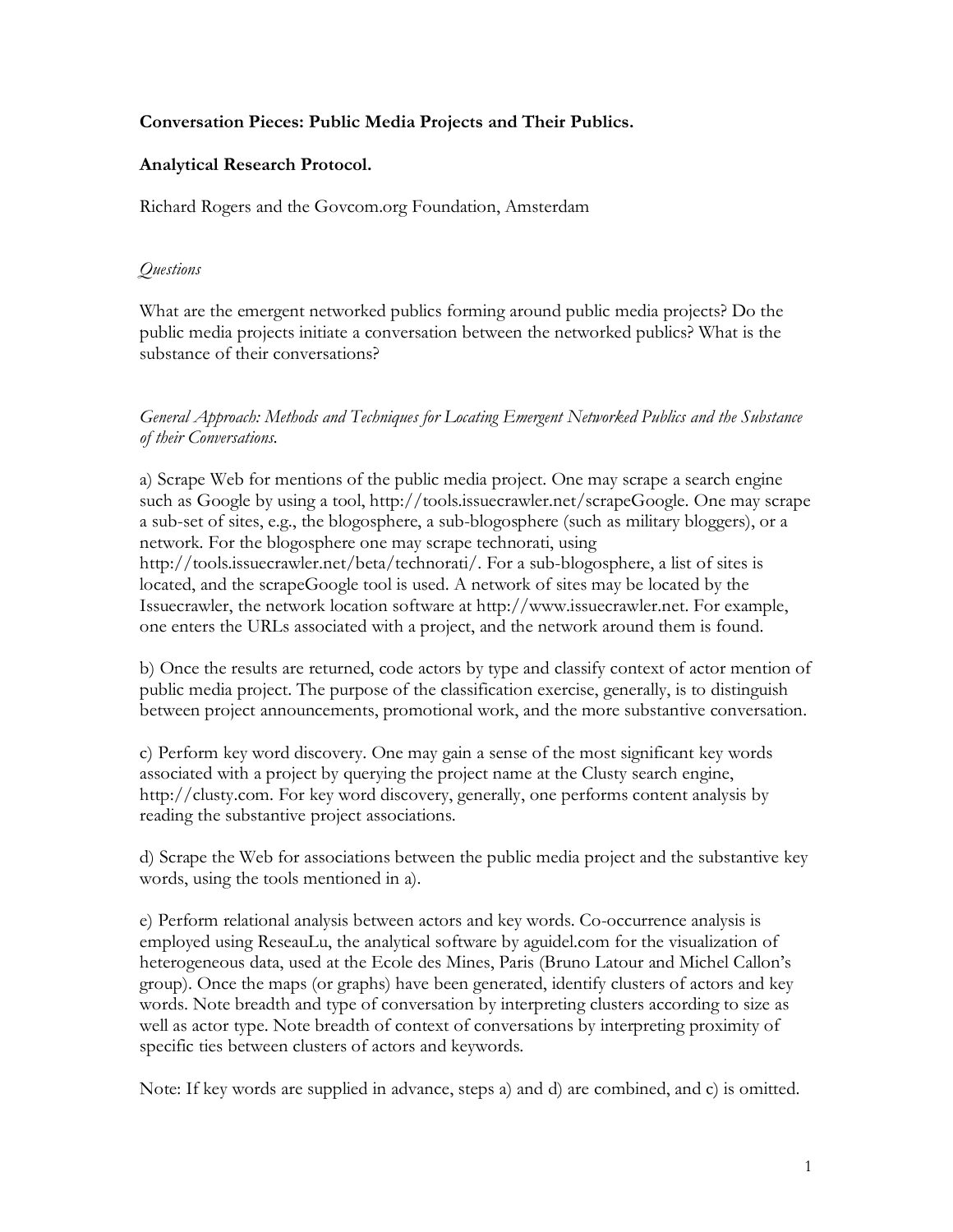*Analysis of the Resonance of a Project within a Larger Issue Network*

An optional undertaking.

a) Identify actors.

b) Crawl actors, fetch outlinks, and perform hyperlink (co-link) analysis to reveal network, using http://www.issuecrawler.net.

c) Query network for project. Query top 50 or top 100 actors in the network for the name of the project, using http://tools.issuecrawler.net/scrapeGoogle.

d) Show relative resonance of project in a network by color-coding issue network map.

### **Research Protocol per Case Study**

*Case Study: A Lion in the House*

Watch film.

a) Query Web for "A Lion in the House." Strip URL returns leaving top-level domain only, thereby gaining sense of types of actors present. For "A Lion in the House," note presence of .gov.

b) Code the approximately 500 returns according to the following classification scheme: airing alert / recommendation (non-PBS), faith, festival, fund-raising, legislation, outreach, production, promotional, public broadcasting (announcement), review/listing, screening and panel discussion, other substantive. Here one eventually separates the promotional from the more substantive mention types. The sub-set is used in step e).

c) Perform issue discovery through content analysis. The following issues were identified: "end of life", survivorship, healthcare disparities, "professional caregivers", "cancer act", outreach.

d) Query all 500 plus actors individually for "A Lion in the House" AND each issue, using http://tools.issuecrawler.net/scrapeGoogle.

e) Perform relational analysis between issues and a subset, naming the sub-set 'public settings.' Note differences in conversation per setting.

f) Introduce new setting, i.e., the Sundance Film Festival. Query the Web for "A Lion in the House" AND the issues AND Sundance. Compare conversations across settings.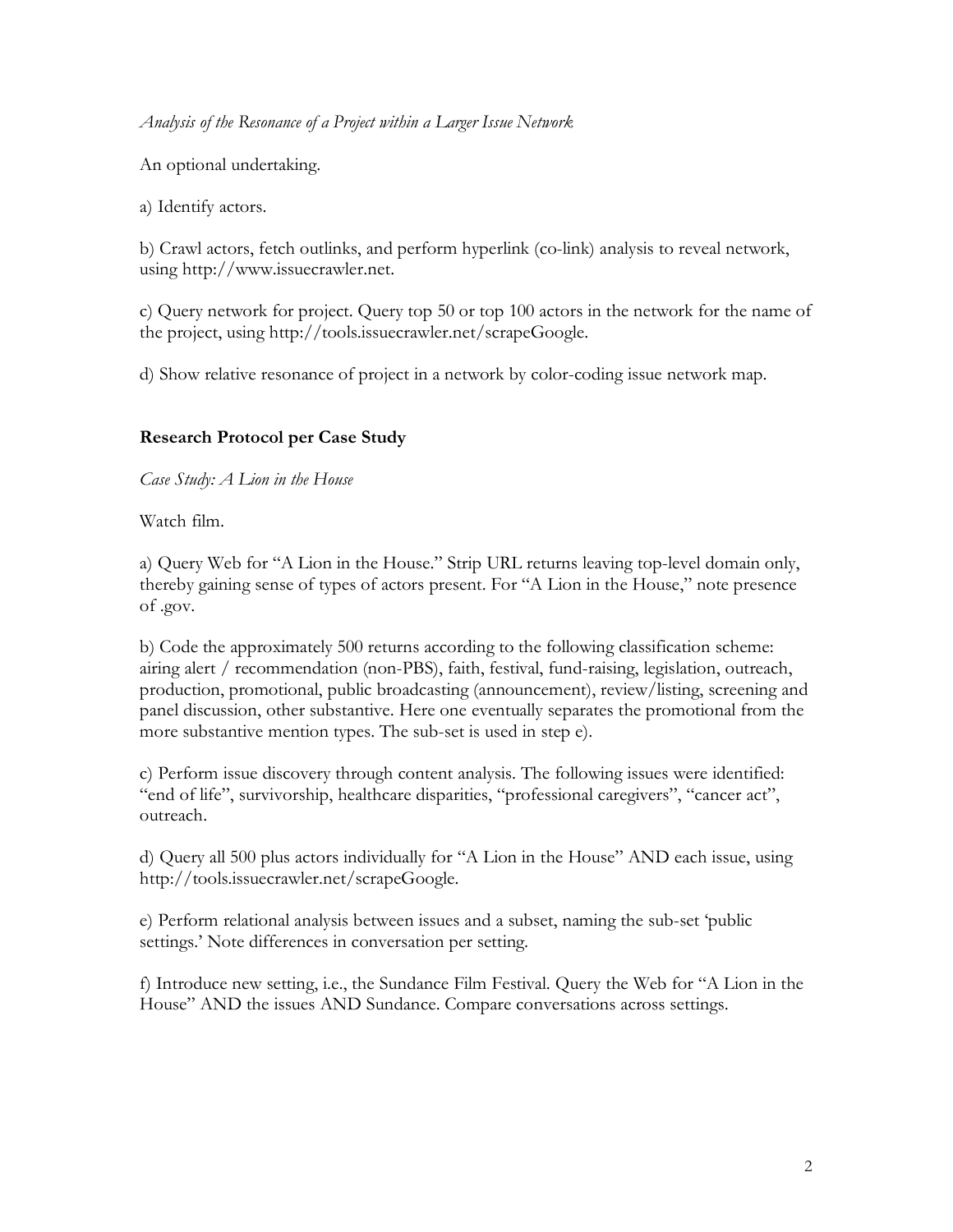### *Case Study: The War Tapes*

Watch film.

a) Identify possible publics (military blogs, army wives' blogs, veterans' blogs). Locate lists of blog types. Use the lists supplied by blackfive.net, a top milblogger.

b) Query blog lists for "The War Tapes." Note the extent to which these publics discuss the film, and how the film is discussed.

c) Since the military and associated blogger types discuss "The War Tapes" insignificantly, seek publics conversing about other Iraq war and war on terror films. Identify other films: Occupation Dreamland, Sir No Sir!, Fahrenheit 9/11, Uncovered: The War on Iraq, The Road to Guantanamo, The Ground Truth, Iraq for Sale. Query the Web for each film. Perform relational analysis between sources and films. Note significant presence of movie sites, and insignificant presence of non-movie sites. Continue search for substantive publics.

d) Perform key word and issue discovery. The following issues were identified for "The War Tapes": pro-war, anti-war, real war, citizen soldier, home front, war reporting, KBR (Kellogg, Brown, and Root), the Halliburton subsidiary.

e) Query the Web for "The War Tapes" AND the issues. Perform relational analysis between actors and issues. Note the distinctive conversation clusters as well as the relative sizes, where "citizen soldier" and "real war" are the most discussed.

f) Introduce film festival, and inquire into whether the conversation changed. Query the Web for "The War Tapes" AND the issues AND Tribeca. Note the amplification of particular conversation topics ("citizen solider" and "home front") and the quieting of pro-, anti- and real war talk.

### *Case Study: Global Voices Online*

 $\overline{a}$ 

Note: Global Voices Online is a meta-source, a blog of blogs, thereby requiring a different approach than the general one above.

a) Global Voices Online publishes "bridge blogs," which are "blogs designed to increase communication between people from different countries and cultures."1 This claim provides the basis for the empirical study.

b) Bloggers tag their postings according to issue as well as country. Multiple tags are used. To analyze the emergent publics around Global Voices Online as well as the substance of their conversations, the analysis concerns the extent to which Global Voices Online amplifies conversation about issues across different countries and cultures. Thus, relational

<sup>&</sup>lt;sup>1</sup> Global Voices Online, "Frequently Asked Questions,"

http://www.globalvoicesonline.org/top/about-global-voices, accessed 20 September 2006.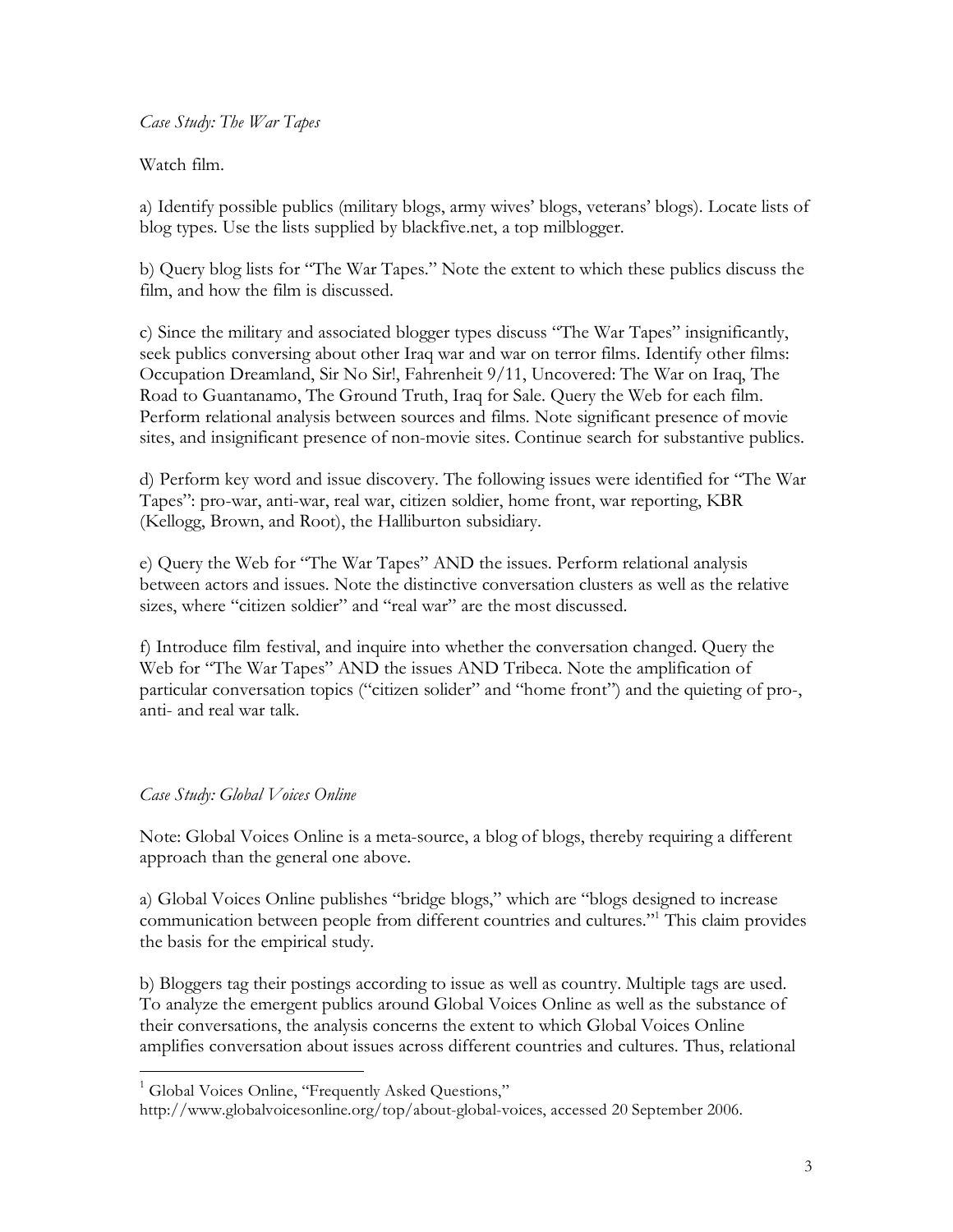analyses between issues-countries as well as between issues-countries-comments are performed. Is there substantive cross-country conversation (conversation analysis)? Is there substantive cross-country commentary (publics analysis)?

c) Scrape all Global Voices Online postings, 1 October 2005 – 1 October 2006, and create a database where the following is stored: item number, date, title, URL, posting (content), tags, blogger, comments. There are 1415 posts, 3038 comments, 1632 posts commented upon, 112 distinct bloggers and 2005 distinct commentators.

d) Write scripts to perform relational analysis. The scripts written are described below, and are available at http://tools.issuecrawler.net/gvo. Since Global Voices Online does not provide issues per country, the first step is to show issues per country in tag cloud form.

e) Perform geographical conversation analysis. The level of substance of conversations per issue also may be judged by their endurance. Those issues with five or more posts are retained for the analysis. Which issues have most sustained conversation over time, and related to which countries? The geographical conversation analysis concerns the extent to which multiple countries are tagged in a post. Zoom in on selected country clusters in order to show issues per country (e.g., 4 Africas case). Note that Global Voices Online does not organize a cross-country conversation, but rather regional ones.

f) Perform geographical publics analysis. Do the publics (understood here as commentators) cross countries, or do they also cluster regionally. Perform relational analysis between commentators and countries.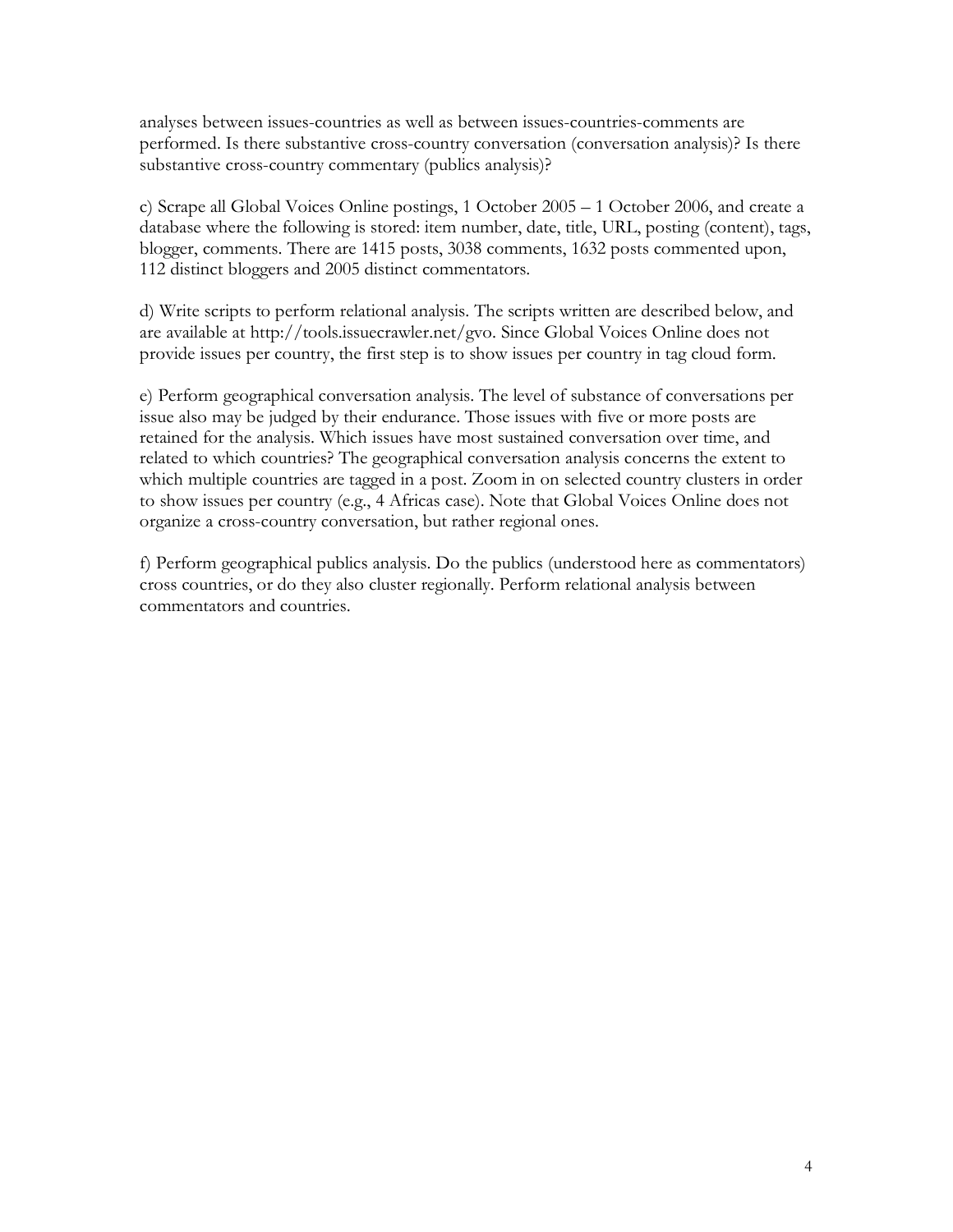*Appendix One: Global Voices Online – Analytical Scripts*

http://tools.issuecrawler.net/gvo

tagCloud.php

This script performs relational tag analysis. One may choose to perform the analysis on all posts, or only on posts that have been commented upon. Global Voices Online has two sorts of tags: country tags and issues. Various combinations may be analyzed: 1) countrycountry, 2) country-tag, 3) tag-tag and 4) tag-country.

1) *Country-Country*: shows which countries are tagged together and how many times that occurs.

2) *Country-Tag*: shows which and how many times tags/issues are used in combination with a particular country.

3) *Tag-Tag*: shows which tags and how many tags are used together.

4) *Tag-Country*: shows which countries and how many times countries are used in combination with a particular tag/issue.

The different output options are: 1) a ranked list, 2) a table exportable to MS Excel, and 3) a sortable tag cloud where tags are scaled/resized relative to the number of times they are used.

We used the country-country tag analysis on posts (with the MS Excel exportable output as an input to Reseaulu), to perform the geographical conversation analysis (see the map entitled Global Voices Online: a Conversation Geography). We used the same tool, focusing only on comments, to perform the geographical publics analysis (see the map entitled Global Voices Online: Local Voices, Local Issues, But Global Publics? A Renewed Regional Cluster).

# tagCloudPeriod.php

This script is similar to tagCloud.php. One may select a particular issue or country to be queried for different time intervals. The interval can be specified. Depicted in a cloud, the outputs are tag movements over time for a particular issue/country. (See Appendix Two for an example of one possible output, showing significant increase in the use of the tag "freedom of speech" in relation to China).

# postComments.php

This script analyzes the posts commented upon. It counts the number of comments and displays the tags used in the post. This analysis was used for the geographical publics analysis, where the relationships between commented posts and country mentions was mapped (see the map entitled Global Voices Online: Local Voices, Local Issues, But Global Publics? A Renewed Regional Cluster).

# postLinks.php

This script fetches and displays all the links in the content of each post (not in the comments